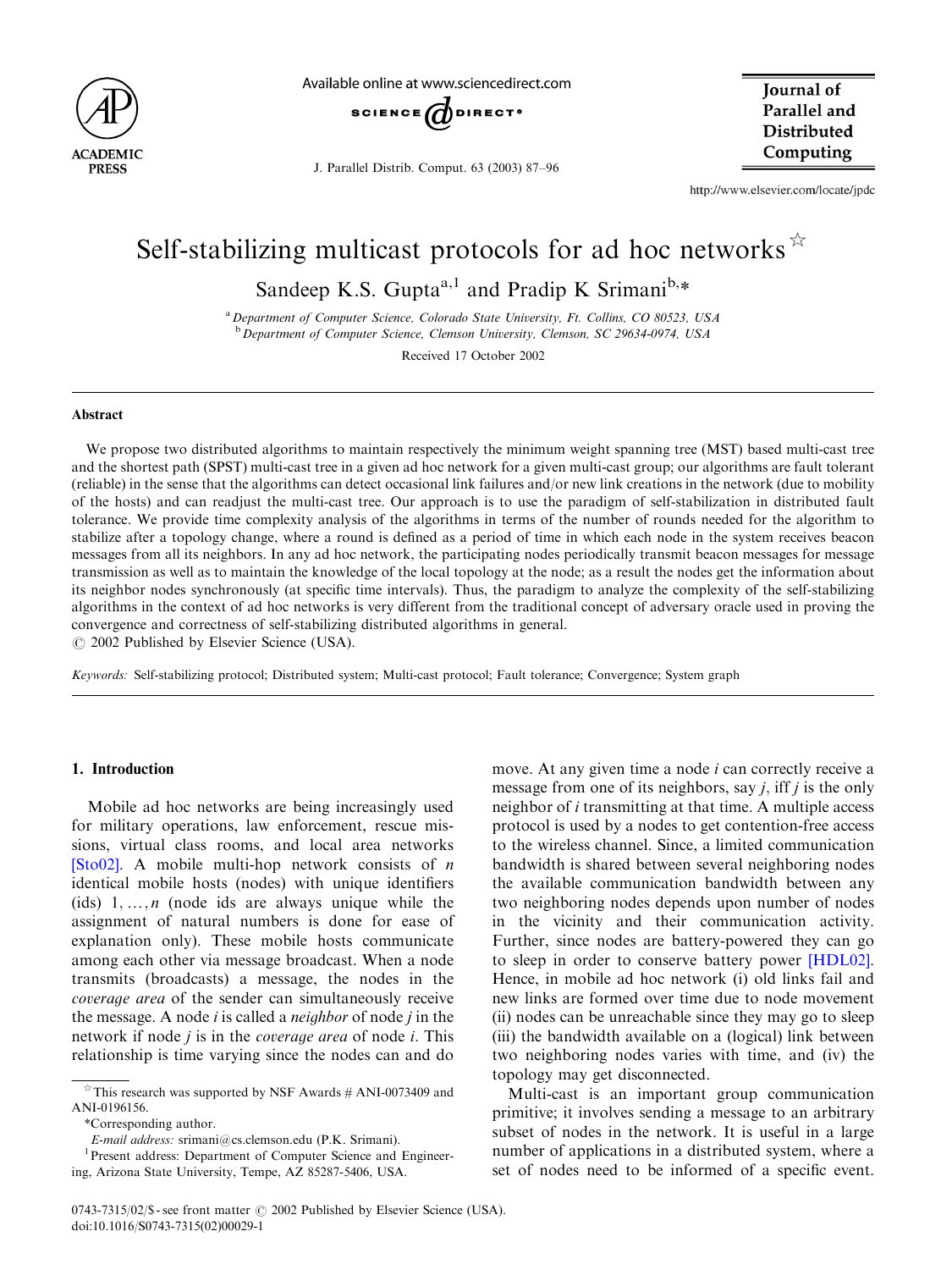Multi-cast protocols for distributed systems with a static network have been widely studied. Multi-cast protocols are evaluated in terms of (1) bandwidth consumed in the entire process and (2) the maximum delay incurred in delivering message to any member of the multi-cast group. A multi-cast message canbe send to each member of the multi-cast group separately; this wastes bandwidth since the message may be repeatedly sent over the same communication link. Conceptually, this wastage can be avoided by constructing a minimal cost tree spanning only the members of the multi-cast group in the entire network graph and then forwarding the message from the root of the tree (source of the message) along the tree edges. Unfortunately, the problem of computing the minimal cost multi-cast tree spanning an arbitrary number of nodes (members of the multi-cast group) in a given weighted graph is NP-complete [\[Kar72\]](#page-9-0); hence, people have concentrated on designing heuristic algorithms for designing near optimal multicast trees for given multi-cast groups and analyzing their performance.

Our purpose in the present paper is to propose two distributed algorithms to maintain respectively the minimum weight spanning tree (MST) based multi-cast tree and the shortest path (SPST) multi-cast tree in a given ad hoc network for a given multi-cast group; our algorithms are fault tolerant (reliable) in the sense that the algorithms can detect occasional link failures and/or new link creations in the network (due to mobility of the hosts) and can readjust the multi-cast tree. Our approach is to use the relatively new paradigm for distributed fault tolerance, e.g., self-stabilization to design the fault tolerant distributed algorithms. Conceptually, the algorithms involves three logical steps: (1) construction of the minimal spanning tree (MST) or the shortest-path spanning tree (SPST) of the mobile network graph in presence of topology change due to node mobility; (2) once the MST/SPST stabilize for the new topology, rooting the MST/SPST with respect to the given source node of the multi-cast message (establishing unique parent pointer for each node in the MST/SPST); pruning from the MST/SPST the nodes that are not needed to send the message to the multi-cast group members. The computation is performed in a distributed manner by using the mechanism of beacon messages. Mobile ad hoc networks use periodic beacon messages (also called "keep alive" messages) to inform their neighbors of their continued presence. A node presumes that a neighboring node has moved away unless it receives its beacon message at stipulated interval. This beaconing message provides an inexpensive way of periodically exchanging additional information between neighboring nodes in the network. In our algorithm, a nodes takes action after receiving beacon messages (along with algorithm-related information) from all the neighboring nodes. The protocols use some concepts from an existing self-stabilizing distributed algorithm [\[CS94\]](#page-9-0) and the preliminary versions of the protocols were presented in [\[GS99,GBS00\].](#page-9-0) The most important contribution of the paper involves the analysis of the time complexity of the algorithms in terms of the number of rounds needed for the algorithm to stabilize after a topology change, where a round is defined as a period of time in which each node in the system receives beacon messages from all its neighbors. In any ad hoc network, the participating nodes always periodically transmit beacon messages for message transmission as well as to maintain the dynamic topology; as a result the nodes get the information about its neighbor nodes synchronously (at specific time intervals). Thus, the paradigm to analyze the complexity of the self-stabilizing algorithms in the context of ad hoc networks is very different from the traditional concept of adversarial oracle used in proving the convergence and correctness of self-stabilizing distributed algorithms in general.

#### 2. System model

# 2.1. Assumptions

We make the following assumptions about the system.

- $\bullet$  A data link layer protocol at each node *i* maintains the identities of its neighbors in some list *neighbors* $(i)$ . This data link protocol also resolves any contention for the shared medium by supporting logical links between neighbors and ensures that a message sent over a correct (or functioning) logical link is correctly received by the node at the other end of that link. The logical links between two neighboring nodes are assumed to FIFO, i.e., messages are received in the same order that they are sent. The link layer protocol informs the upper layer of any creation/deletion of logical links using the neighbor discovery protocol [\[Per01\]](#page-9-0) described below.
- Each node periodically (at intervals of  $t<sub>b</sub>$ ) broadcasts a beacon message. This forms the basis of neighbor discovery protocol (details can be found in [\[Sto02\]](#page-9-0). At the logical level, when a node  $i$  receives the beacon signal from a node  $j$  which is not in its neighbors list *neighbors(i)*, it adds *j* to its neighbors list (data structure *neighbors<sub>i</sub>* at node *i*), thus establishing link  $(i, j)$ . For each link  $(i, j)$ , node i maintains a timer  $t_{ij}$  for each of its neighbors j. If node i does not receive a beacon signal from neighbor j in time  $t_b$ , it assumes that link  $(i, j)$  is no longer available and removes j from its neighbor set. Upon receiving a beacon signal from neighbor  $i$ , node  $i$ resets its appropriate timer.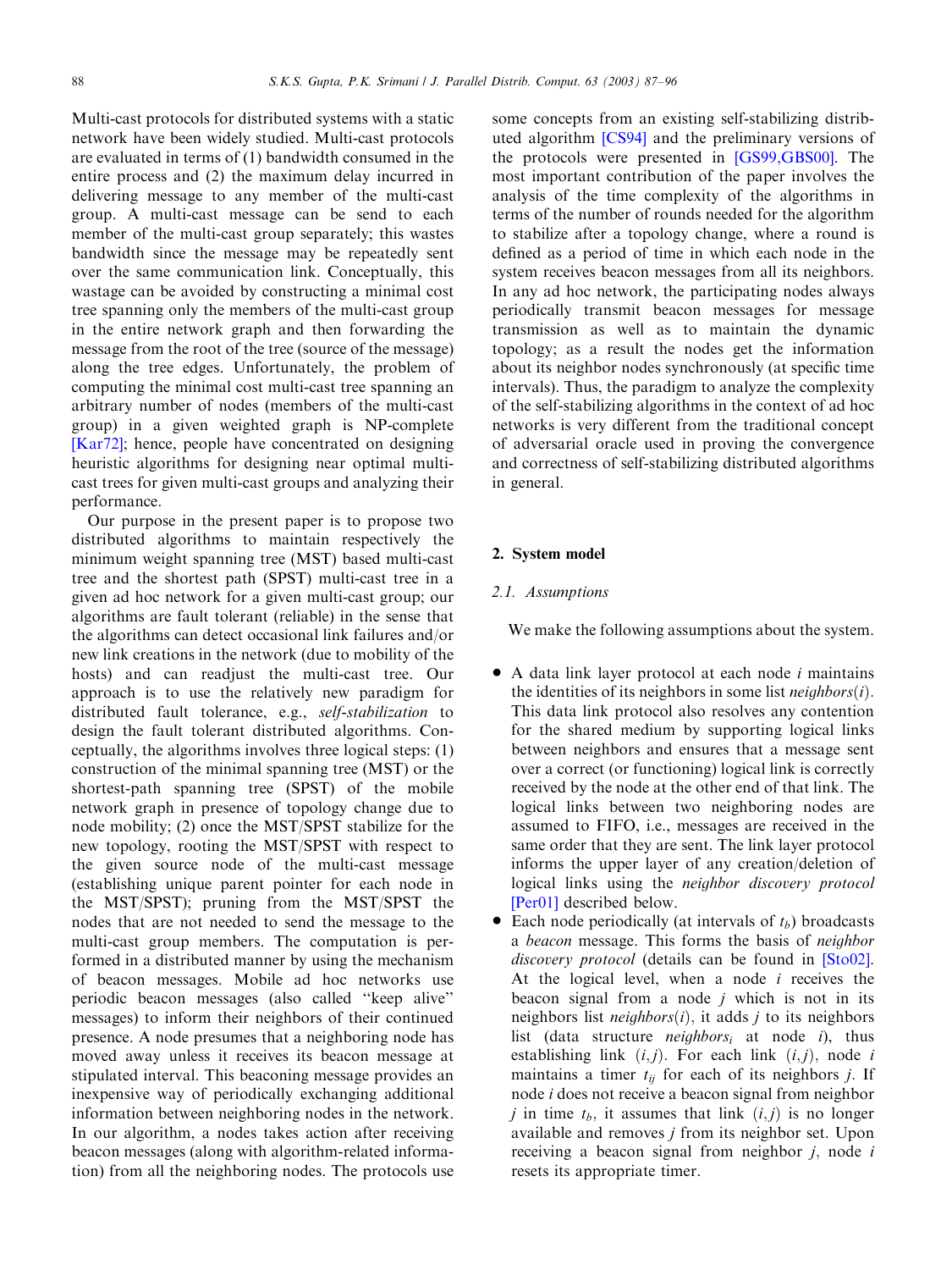- When a node  $j$  sends a beacon message to any of its neighbors, say node  $i$ , it includes some additional information in the message that are used by node  $i$  to compute the cost of the link  $(i, j)$  as well as other information regarding the state of the node  $j$ , as used in the algorithm.
- The topology of the ad hoc network is modeled by a (undirected) graph  $G = (V, E)$ , where V is the set of nodes and  $E$  is the set of links between neighboring nodes. We assume that the links between two adjacent nodes are always bidirectional. Since the nodes are mobile, the network topology changes with time. We assume that no node leaves the system and no new node joins the system; we also assume that transient link failures are handled by the link layer protocol by using timeouts, retransmissions, and per hop acknowledgments. Thus, the network graph has always the same node set but different edge sets. Further, we assume that the network topology remains connected. These assumptions hold in mobile ad hoc networks in which the movement of nodes is co-ordinated to ensure that the topology does not get disconnected.
- There is an underlying unicast routing protocol to send unicast messages between two arbitrary nodes in the network.

## 2.2. Implications on protocol execution

The convergence and correctness of self-stabilizing distributed algorithms in general are proved by showing that the protocol converges to a legitimate state in a finite amount of time *[\[Sch93\]](#page-9-0)*; the proof uses an adversarial oracle and does not assume any restriction on how many privileged nodes that are eligible to make a correction of their respective states based on local knowledge) make a move at any given point of time and the nodes may act in a way to make the convergence time the longest possible. In case of a mobile ad hoc network in our system model, we can provide a tighter analysis of the convergence time of the proposed protocol.

Each node periodically broadcasts a beacon message to its neighbors and this period is same for each node in the system. Let us define a *round* of computation as the time between two consecutive beacon message broadcast (i.e. the period of beaconmessage broadcast). Thus, in each round, every node that is privileged due to the actions taken by the nodes during the immediate past round, will make a move to make the node locally stable. Let D denote the diameter of the underlying network in terms of the number of edges traversed (as opposed to the distance of the path traversed); this diameter does not reflect the actual costs of the edges in the system graph. Let  $m_1$  and  $m_2$  denote respectively the minimum and the maximum edge weight in the system graph.

**Remark 1.** The ratio  $\lceil \frac{m_2}{m_1} \rceil$  plays a very important role in determining the convergence time of the protocol. Note that, in our correctness proof of the protocol, we have not made any assumption about the possible values of this ratio. In an adversarial oracle this ratio can be very large (ratio of the largest real number to the smallest positive non zero real number that can be stored), while in the context of an ad hoc network, the ratio (range of link costs) would be small. For example in''revised ARPANET routing metric'' the most expensive link is only seven times the cost of the least expensive link  $[KZ89]$ . The reason being that there is a relationship link cost and link utilization. A link which has a very low cost gets overly utilized since it is included in many shortest path whereas a link with a very high cost has an extremely low utilization since it hardly gets included in any path. Analysis of Internet packet traces show that, if the range of link cost is very wide, say 1–127, a high percentage of network traffic is destined for a small number of network links [\[PD96\]](#page-9-0). This results in overall very poor utilization of the network. In mobile ad hoc network this can aggravate the problem of bandwidth scarcity even further. Hence, in mobile ad hoc networks the ratio of link of most expensive to least expensive link is expected to be very small [\[Kes97\]](#page-9-0).

#### 3. Shortest path tree (SPST) protocol

Let  $G = (V, E)$  be a symmetric graph (with no selfloops) representing the ad hoc mobile network where V is the set of nodes (mobile hosts),  $|V| = n$ , and E is the set of edges. Without loss of generality we assume that the nodes are numbered 1 through *n*. Every edge  $e_{ij} \in E$ has a *positive* (non-zero) weight  $w_{ij}$  assigned to it (note that  $w_{ij} = w_{ji}$  for all *i* and *j* since the graph is symmetric). Let  $Adj(i)$  represent the set of all nodes adjacent to node  $i.$  Let  $r$  be the designated node that serves as a *center* node for multi-cast tree. The center node is called as the core node in core-based tree (CBT) protocol [\[BFC93\]](#page-9-0) and as a rendezvous point in protocol-independent multi-cast (PIM) protocol [\[DEF96\].](#page-9-0) A center-based multi-cast tree is shared by all the multi-cast group members. Whenever a source member in the multi-cast group wants to send a message to all the group members it sends the message to the center node which initiates the distribution of the message down the multi-cast tree rooted at it. In this paper we are interested in maintaining a shortest-path tree rooted at the center node. In static networks there exist several protocols for determining good center nodes [\[BFC93,DEF96\].](#page-9-0) Determination of a good center node in mobile ad hoc network is a research topic in itself and is out of the scope of this paper.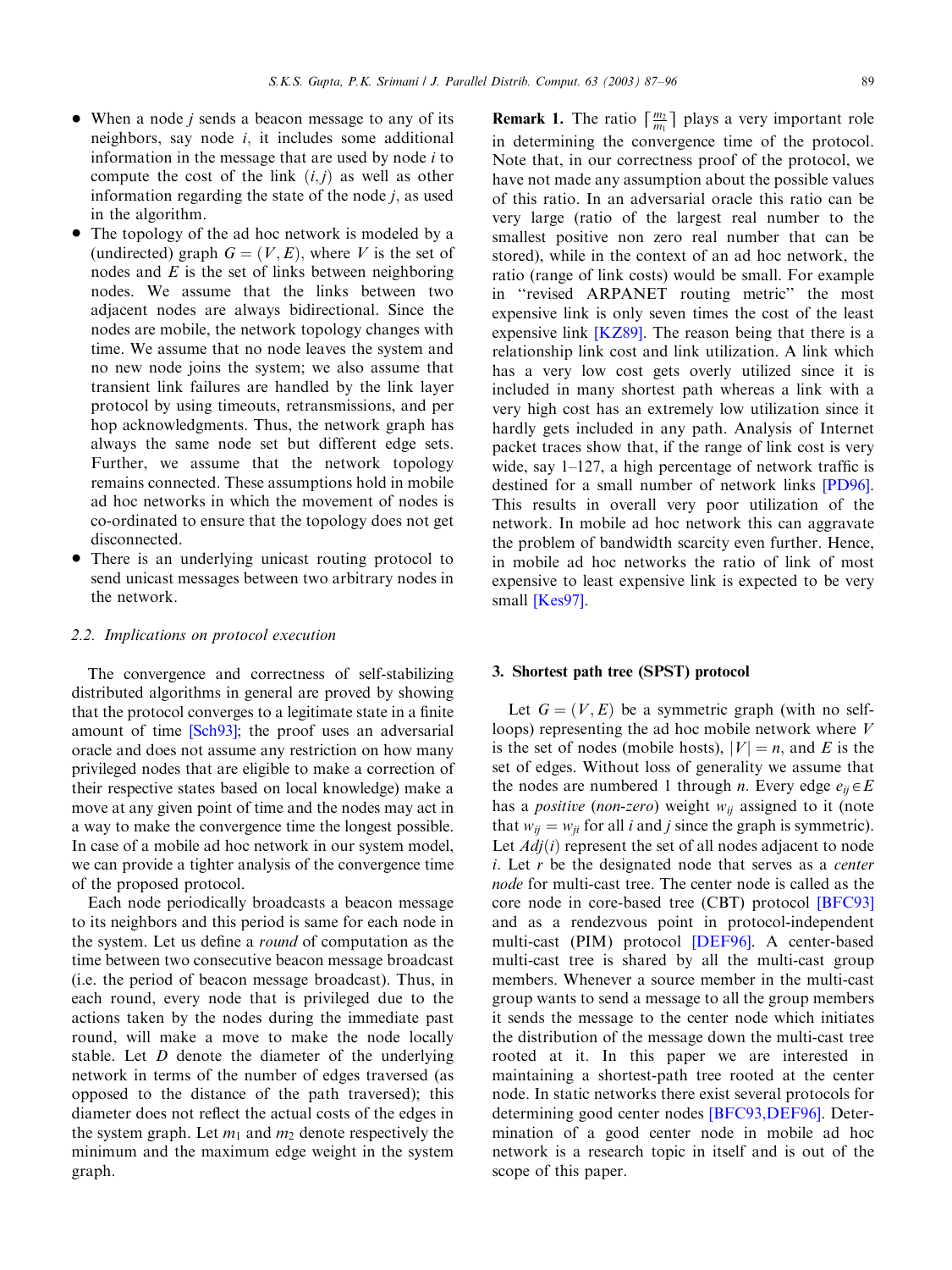We want to design a self-stabilizing distributed algorithm that maintains a shortest path spanning tree (SPST) of the given graph that is rooted at the given node r (the shortest path spanning tree of a given symmetric graph is defined to be a spanning tree of the graph where the distance of each node from the given root in the tree is equal to the shortest distance of the node from the root node in the original graph). The knowledge of the SPST need not be duplicated at each node; each node will only know its unique predecessor in the said SPST. Each node attempts to compute the length (cost) of the shortest path to the given reference node r. Let  $S_i(r)$  denotes the length of the shortest path from node  $i$  to node  $r$ .

**Remark 2.** For all i,  $S_i(r)$  is determined by the topology of the graph and the weights assigned to the edges and that  $S_r(r) = 0$  (no self-loops).

#### 3.1. The algorithm

Each node  $i \in V$  maintains a local variable  $D_i(r)$ ;  $D_i(r)$ is the current estimate of  $S_i(r)$  known at node i and it determines the *local state* of node  $i$ . In addition, each node *i* also maintains a predecessor pointer  $P_i$  pointing to one of the nodes in  $Adj(i)$ ;  $P_i$  points to the node adjacent to node  $i$  in the currently estimated shortest path from node  $i$  to node  $r$ .

**Remark 3.** In an illegitimate state, any node  $i$  (including the reference node  $r$ ) can have an arbitrary value for  $D_i(r)$  between 0 and some large positive number which we shall call MAXINT (determined by the length of the registers holding these variables). Similarly, in an illegitimate state, any node can point to an arbitrary node to be its immediate predecessor in the shortest path spanning tree.

We introduce the following set  $\mathcal{N}(i)$ , for any node i in the graph as,

$$
\mathcal{N}(i) = \left\{ j | j \in Adj(i) \land D_j(r) + w_{ij} \right\}
$$

$$
= \min_{k \in Adj(i)} \left( D_k(r) + w_{ik} \right) \left\}.
$$

The set  $\mathcal{N}(i)$  contains neighboring nodes of i that are on currently estimated shortest paths from node  $i$  to  $r$ . Now we candefine our legitimate state of the system as follows:

Definition 1. The system is in the legitimate state iff

$$
\forall i \in V : D_i(r) = S_i(r) \land (i = r \land P(i)
$$
  
= NULL \lor i \neq r \land P\_i \in \mathcal{N}(i)).

**Remark 4.** The predecessor pointer  $P_i \in \mathcal{N}(i)$  means that the predecessor pointer of node  $i$  is pointing to one of the nodes in  $\mathcal{N}(i)$ ; exact setting of  $P_i$  depends on implementation details.

Remark 5. In any connected symmetric graph, the legitimate state as described above represents a shortest path spanning tree of the graph rooted at the given node r; also, each node knows its immediate predecessor in the shortest path spanning tree.

Any state which is not legitimate is an illegitimate or unstable state. The purpose of our algorithm is to bring the system back to the stable or legitimate state whenever it enters an illegitimate state due to perturbation. The idea is that whenever the system is in an illegitimate state, at least one node recognizes it and takes corrective action. Each node looks at the states of its adjacent neighbors and checks the local satisfiability of the global legitimate state; if the node is not locally legitimate, it becomes so by adjusting its level varaible and the predecessor pointer. More formally, each node i executes the following code:

if 
$$
(i = r \land (D_i \neq 0 \lor P_i \neq NULL))
$$
 then  
\n $D_i = 0 \& P_i = NULL$   
\nelse if  $(i \neq r \land (D_i(r) \neq \min_{\forall j \in Adj(i)} (D_j(r) + w_{ij}) \lor P_i \notin \mathcal{N}(i)))$ 

**then**  $D_i(r) = \min_{\forall j \in Adj(i)} (D_j(r) + w_{ij}) \& P_i = k, k \in \mathcal{N}(i)$ 

We can now define a privileged node: the reference node r is privileged when  $D_r(r) \neq 0$  and any other node i is privileged when  $D_i(r) \neq \min_{\forall j \in Adj(i)} (D_i(r) +$  $w_{ii}$ ). It is to be noted that the reference node r may be privileged by perturbation, but once it takes action, it is never privileged again. This is not true for the other nodes.

# 3.2. Proof of correctness

We show that the SPST protocol does come to a legitimate state in at most  $n$  rounds (as defined in Section 2) when the shortest path spanning tree has been constructed in the network graph.

Lemma 1. Starting from a given illegitimate state consider the system state after p rounds; each of the nodes that are yet to be stabilized has  $D_i(r) \geq p m_1$ .

Proof. This can be easily shown by induction. It is clear that starting from a given illegitimate state the number of stabilized nodes steadily increases until all the nodes in the system are stabilized. Without any loss of generality we can also assume that in the illegitimate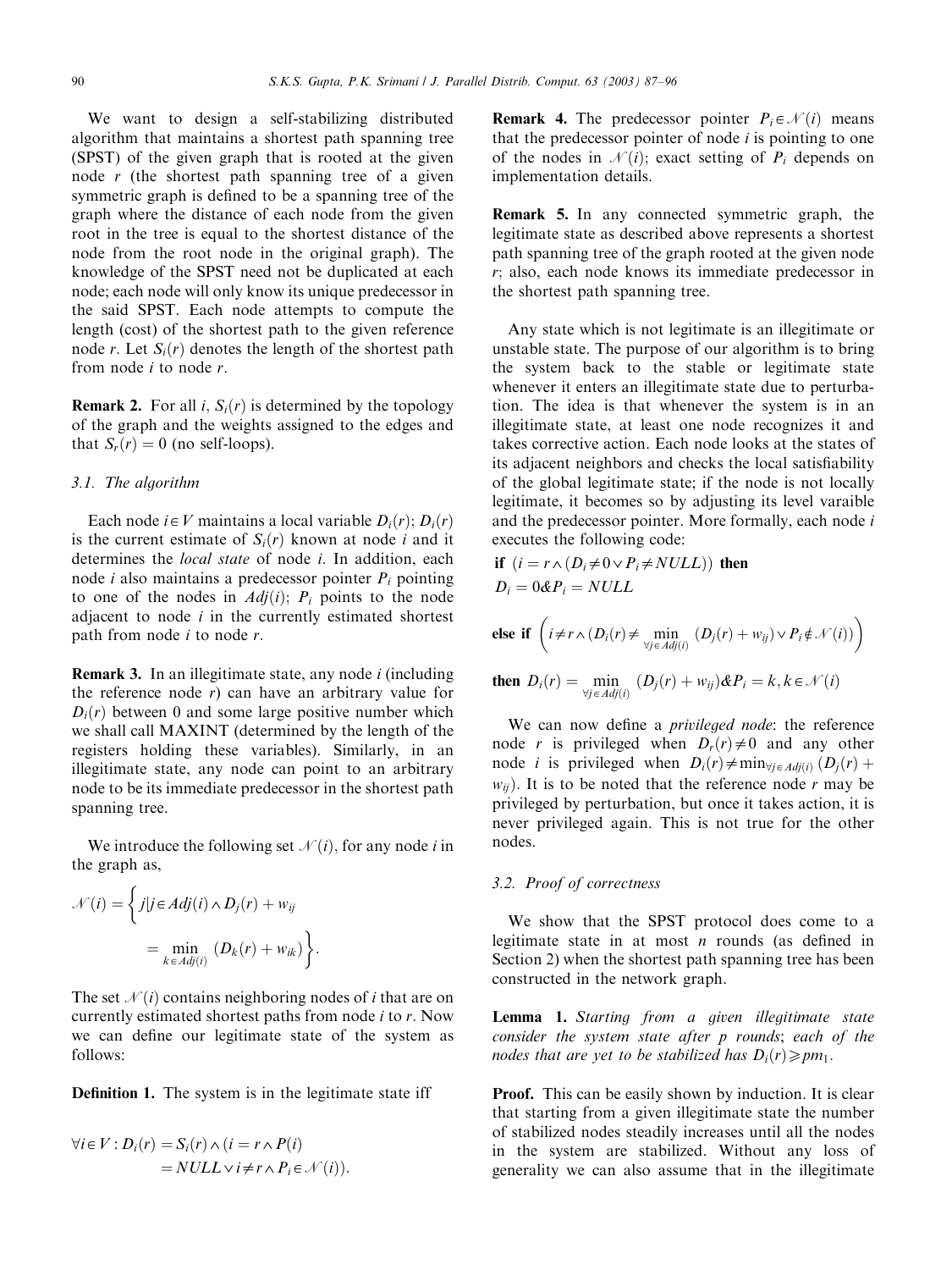state the D values at nodes are all non-negative. After one round, the node r is stabilized  $(D_r(r)$  has been set to zero and it will never be privileged again). For any other node i,  $D_i(r)$  will be set to min<sub>je Adj(i)</sub>  $\{D_j(r) + w_{ij}\} \ge m_1$ . Thus, the claim is true for  $p = 1$ . Assume the claim is true for  $p = k$ . Consider a node *i* after the  $(k + 1)$ st round. If node  $i$  has a minimum path to node  $r$  via any of the already stabilized nodes, node  $i$  is stabilized and will never be privileged again. If node *i* has a shortest path to node  $r$  via any non-stabilized node, then  $D_i(r) \geq D_i(r) + w_{ij} \geq k m_1 + m_1 = (k+1)m_1$ , where j is some non-stabilized neighbor of node *i* after the  $(k + 1)$ st round.  $\square$ 

Lemma 2. Consider a node *i* which is *p* hops away from root r (the shortest path from i to r may involve more edges); node i will be stabilized in at most  $p\lceil \frac{m_2}{m_1} \rceil$  rounds, after the node r is stabilized.

**Proof.** When the protocol is invoked in an illegitimate state, any node *i* has  $D_i(r) \ge 0$ . The maximum value of the distance of node i from  $r$  is  $pm_2$ . Thus, in the worst case, node *i* will take  $p\lceil \frac{m_2}{m_1} \rceil$  rounds to stabilize (Lemma 1).  $\square$ 

Lemma 3. The upper bound on the number of rounds needed by the entire network to stabilize starting from an arbitrary illegitimate state is given by  $\mathscr{D} * \lceil \frac{m_2}{m_1} \rceil + 1$ .

Proof. Since any node in the entire system graph is at most  $\mathscr D$  hops away from the source node r, the maximum number of hops needed by any node is given by  $\mathscr{D} * \lceil \frac{m_2}{m_1} \rceil$ , after the node r has stabilized. Note that node r takes one round to stabilize and hence the extra round is needed in the worst case.

# 4. Minimal spanning tree (MST) protocol

Let  $G = (V, E)$  be an undirected (symmetric) graph (with no self-loops and no parallel edges) representing the distributed system, where V is the set of nodes,  $|V|$  = n, and  $E$  is the set of edges. We use  $G$  and  $V$ interchangeably to denote the set of nodes of the graph. The minimal spanning tree (MST) of the graph is defined to be a spanning tree of the graph such that the sum of the weights of the edges in the tree is less than or equal to that for all possible spanning trees of the graph. Our objective is to design a self-stabilizing distributed algorithm that constructs the MST of the graph. We begin with an important observation.

**Remark 6.** If the weights  $\{w_{ij}\}\$  of a graph are unique (distinct), the graph has a unique MST [\[HS84\]](#page-9-0).

To design a self-stabilizing algorithm for the MST of a graph, we introduce a new characterization of any path in a given graph.

**Definition 2.**  $\alpha$ -cost of any path from node *i* to *j* is defined to be the maximum of the weights of the edges belonging to the path.  $\Psi_{ii}$  is defined to be the minimum among the  $\alpha$ -cost of all possible paths between the nodes  $i$  and  $j$ .

**Remark 7.** We call the path, along which  $\Psi_{ij}$  is defined, to be the minimum- $\alpha$  path between nodes i and j; this should not be confused with the traditional shortest path between nodes  $i$  and  $j$ . The shortest path is defined to be the path of minimum length where the length of a path is the sum of the weights of the edges on the path. Most significant difference between the two metrics,  $\alpha$ cost and length, of a path, assuming non-zero positive edge weights, is that when a path is augmented by an additional edge, length must increase while  $\alpha$ -cost may remain constant.

Remark 8. Consider a graph G with unique edge weights. An edge  $e_{ij}$  is in the unique MST if and only if  $\Psi_{ij} = w_{ij}$  [\[MP88\]](#page-9-0).

We use Remarks 6 and 8 to develop our algorithm for MST construction. First, we can safely assume the edge weights to be unique; this is no restriction since if not, we can easily add lexicographic information to make them unique [\[MP88\]](#page-9-0). Second, if a distributed algorithm can compute the  $\alpha_{ij}$  values for all nodes, we can add an additional data structure  $Q_i$  at each node *i* that keeps track of the MST edges incident on node *i*, i.e.,  $\Omega_i = \{k |$ the edge  $e_{ik} \in MST$ . Computing  $\alpha_{ij}$  values for all nodes is not similar to the all pairs shortest path problem since the metric  $\alpha$ -cost does not have the desirable properties of the metric length (see Remark 7); we cannot use a standard self-stabilizing algorithm for all-pairs shortest path problem. We need to have some additional concepts and data structures to ensure termination of the algorithm in finite time.

For convenience of description and understanding we first develop a self-stabilizing algorithm for minimum  $\alpha$ -cost path to a given reference node r in the graph and then generalize the result to solve the MST problem.

#### 4.1. Minimum  $\alpha$ -cost path to a given node r

Each node attempts to compute the  $\alpha$ -cost of the shortest path (minimum  $\alpha$ -cost path) to a given reference node. Call this special node r.  $\Psi_{ir}$  denotes the  $\alpha$ -cost of the shortest path from node  $i$  to node  $r$ . Note that for all i,  $\Psi_{ir}$  is determined by the topology of the graph and the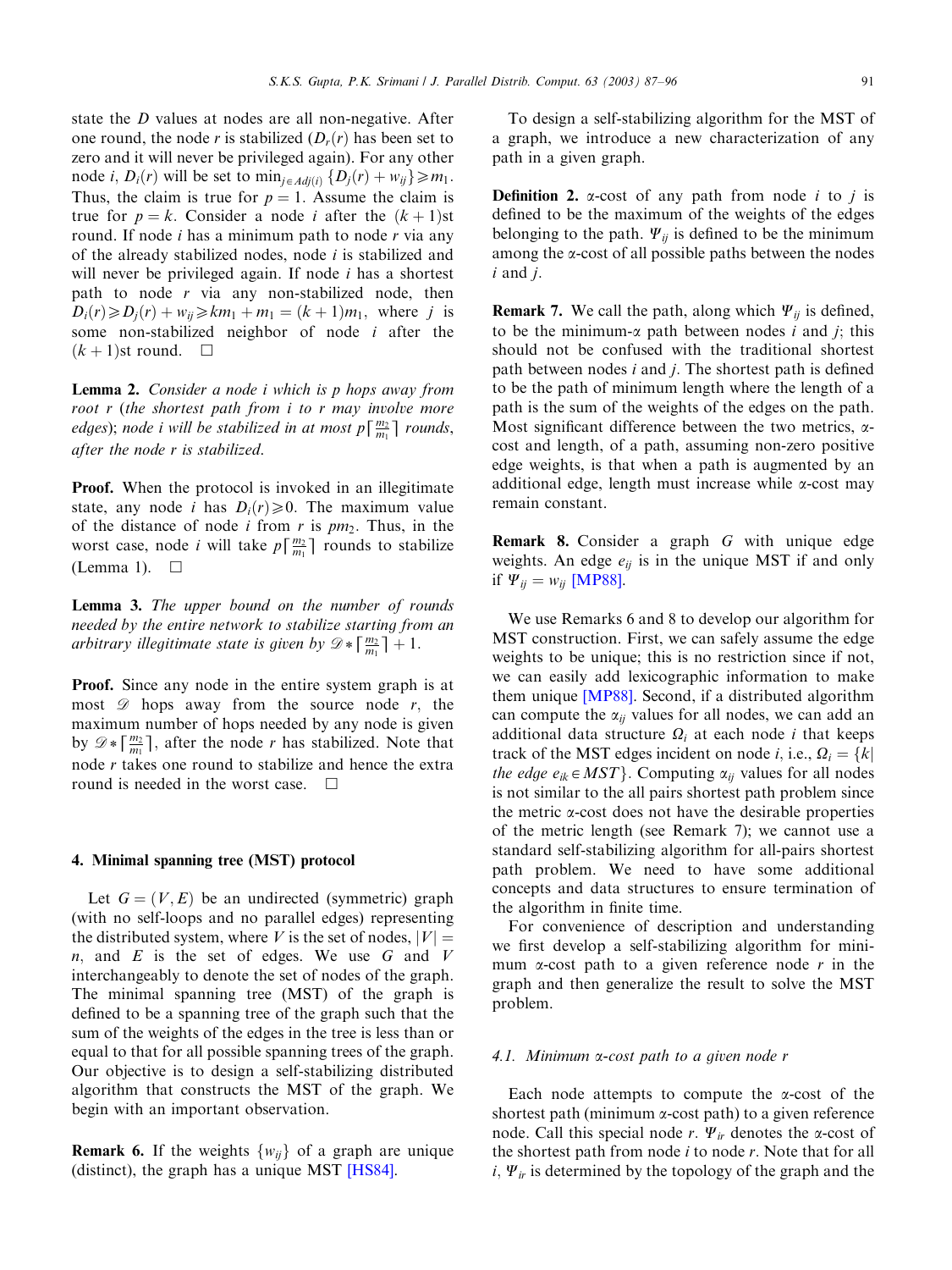weights assigned to the edges. Note that  $\Psi_{rr} = 0$  (no self-loops). We use the following notations:

- C: an integer constant such that  $C \ge n$ .
- $\mathcal{N}(x)$ : the set of neighbors of node x.
- $\bullet$  *L(i)*: the level of node *i*, the current estimate of the number of edges on the minimum  $\alpha$ -cost path.
- $D(i)$ : the current estimate of  $\Psi_{ir}$  as known at node i.

Thus each node i maintains two data structures  $L(i)$ and  $D(i)$  and they determine the *local state* of node *i*. We assume that  $0 \le L(i) \le C$ ; we do not need to consider level values beyond that (even after perturbation), as we can always assume each processor is capable of doing a modulo  $(C + 1)$  operation and always keeps the remainder as its level value. The variable  $D(i)$  assume an arbitrary value between 0 and some large positive number which we shall call MAX (determined by the length of the registers holding these variables).

**Definition 3.** For any arbitrary node  $x$ , the ordered pair,  $S(x) = (D(x), L(x))$  defines the local state of the node x at any given point of time. The vector of all the node states define the global state of the system.

We introduce a total ordering relation between any two arbitrary local states.

**Definition 4.** Given two local states  $S = (D, L)$  and  $S' =$  $(D', L')$ , S is less than S' or S < S', iff  $(D < D') \vee (D =$  $D'(\wedge (L \lt L'))$ , i.e., state tuples are lexicographically ordered.

Definition 5. In any system state, for any arbitrary node x, we define  $\mathcal{N}_C(x) = \{y | y \in \mathcal{N}(x), L(y) < C\}$ , to be the set of its neighbors with level value  $\langle C$ .

Definition 6. In any system state, for any arbitrary node  $x, \mathcal{N}_C(x) \neq \emptyset$ , we define the following: (1)  $\delta_{\min}(x) =$  $\min_{y \in \mathcal{N}_C(x)} \{\max \{w_{xy}, D(y)\}\};$  (2)  $\Delta_{\min}(x) =$  $\{y | (y \in \mathcal{N}_C(x)) \wedge (\max \{w_{xy}, D(y)\} = \delta_{\min}(x));$  (3)  $L_{\min}(x) = \min \{L(y)|y \in \Delta_{\min}(x)\}.$ 

We make the following immediate observations:

- (a) If the set  $\mathcal{N}_C(x)$  for any node x is empty, all neighbors of node  $x$  has a level equal to  $C$ . The parameters  $\delta_{\min}(x)$ ,  $\Delta_{\min}(x)$  and  $L_{\min}(x)$  are undefined indicating that the estimates at each neighbor of node  $x$  is wrong.
- (b)  $\delta_{\min}(x)$  of any node x is a refined estimate of  $\Psi_{xr}$ based on the estimates at the neighbors of node  $x$ .  $\delta_{\min}(x)$  is defined when  $\mathcal{N}_C(x) \neq \emptyset$ .
- (c) The set  $\Delta_{\min}(x)$  denotes the neighbors y of node x such that  $\max\{w_{xy}, D(y)\} = \delta_{\min}(x)$ . The set  $\Delta_{\min}(x)$  is defined and non-empty when  $\mathcal{N}_C(x) \neq \emptyset$ .
- (d)  $L_{\text{min}}(x)$  indicates the minimum of the level values of

the nodes in the set  $\Delta_{\min}(x)$ . The parameter  $L_{\min}(x)$ is defined when  $\mathcal{N}_C(x) \neq \emptyset$ .

Our objective is to design an algorithm to compute the minimum  $\alpha$ -cost of each node to the reference node  $r$ , i.e., when the algorithm stabilizes, we will have  $D(x) = \Psi_{x}$  at each node x. Each node x looks at its own state  $S(x)$  (the pair  $(D(x), L(x))$ ) and the states of its neighbors and takes action by changing its own level and cost estimate. Our algorithm has a single rule for all the nodes in the graph (actually, the reference node take different action than all other nodes). The rule at node  $x$ is as follows:

$$
\begin{cases}\n\text{if } (x = r) \land (L(x) \neq 0 \lor D(x) \neq 0) \\
\text{then } L(x) = 0 \& D(x) = 0; \\
\text{else if } (\mathcal{N}_C(x) = \emptyset) \\
\land (D(x) \neq MAX \lor L(x) \neq C) \\
\text{then } D(x) = MAX \& L(x) = C \\
\text{else if } (L(x) \neq L_{\min}(x) + 1) \lor (D(x) \neq \delta_{\min}(x)) \\
\text{then } L(x) = L_{\min}(x) + 1, \& D(x) = \delta_{\min}(x); \n\end{cases}
$$

**Remark 9.** The reference node r is *privileged* if  $D(r) \neq 0$ or  $L(r) \neq 0$ . The reference node may be privileged in an illegitimate state, but once it takes an action, it becomes unprivileged and can never be privileged again.

**Remark 10.** Any other node x, with  $\mathcal{N}_C(x) = \emptyset$  is *privileged* if  $(D(x) \neq MAX \vee L(x) \neq C)$ ; any node x, with  $\mathcal{N}_C(x) \neq \emptyset$  is privileged if  $L(x) \neq L_{\min}(x) +$  $1 \vee D(x) \neq \delta_{\min}(x)$ . Note that any node x,  $x \neq r$ , is privileged and takes action, it becomes unprivileged, but can be privileged again later (only after at least one move by one of its neighbors).

**Remark 11.** Given any arbitrary initial system state, the number of all possible distinct local states that any node can have subsequently is finite  $(L$  values can range over  $0 \cdots C - 1$  and the *D* values can range over the edge weights and the initial  $D$  values at the nodes). Thus, the number of all possible global system states is also finite.

Definition 7. Any global system state, when no node is privileged, is called a legitimate state; any other state is illegitimate.

**Remark 12.** In a legitimate state,  $L(r) = D(r) = 0$ .

**Lemma 4.** In a legitimate state, any node x,  $x \neq r$ , with  $L(x) < C$  has  $\mathcal{N}_C(x) \neq \emptyset$  and has at least one neighbor y such that  $L(y) = L(x) - 1$ .

**Proof.** For any unprivileged node x, with  $L(x) < C$ , we have  $L(x) = L_{min}(x) + 1$  and since  $L(x) < C$ , we get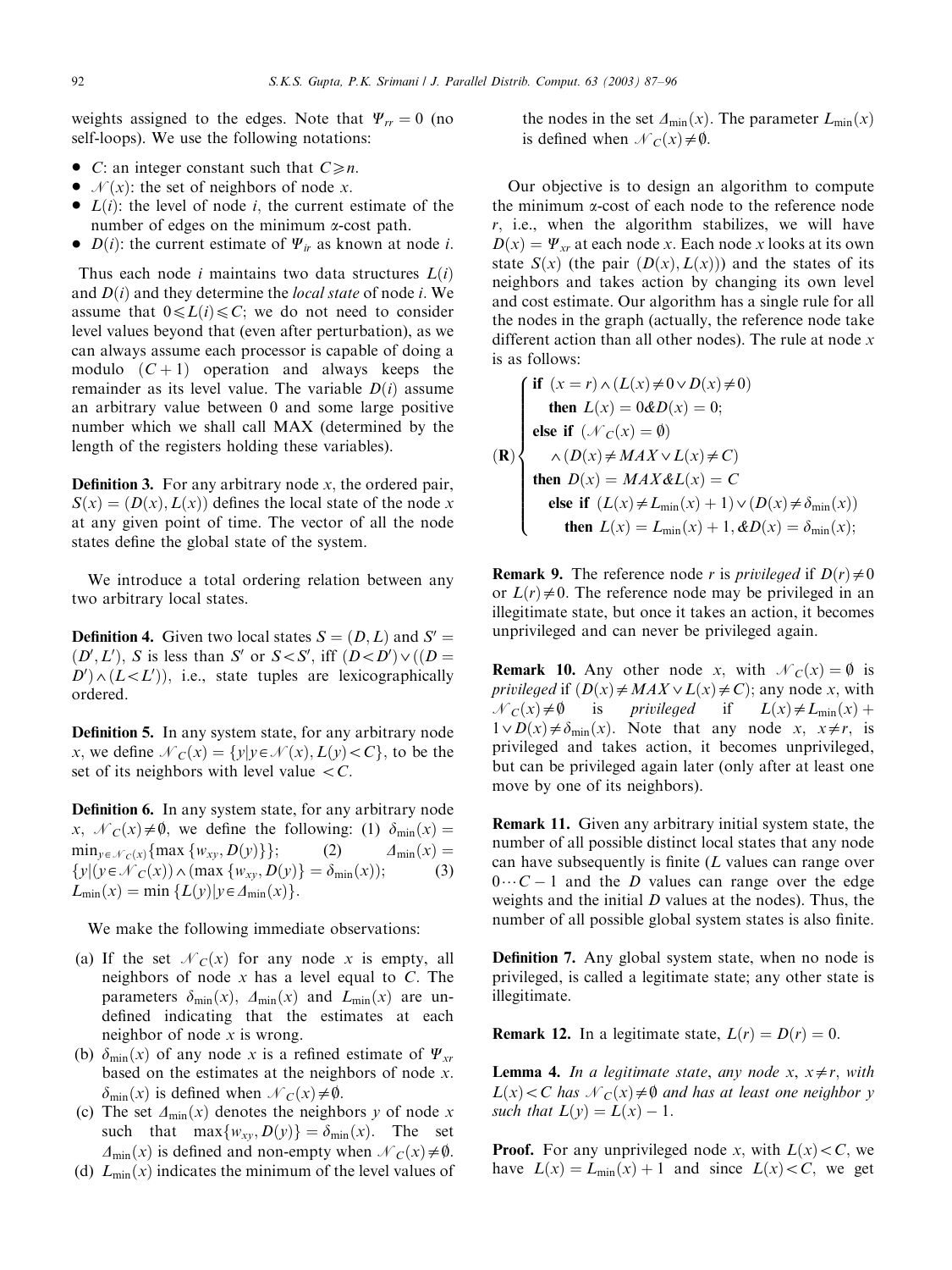$L_{\min}(x) < C \Rightarrow \mathcal{N}_C(x) \neq \emptyset$ . We also have that  $L_{\min}(x) =$  $L(x) - 1$  and since  $L(x) < C$ , there exists at least one neighbor y of node x such that  $L(y) = L(x) - 1$ .  $\Box$ 

**Lemma 5.** In a legitimate state, when no node is privileged, for any arbitrary node x,  $L(x) < C$ .

**Proof.** In a legitimate state, the reference node  $r$  has  $L(r) = 0$ . Assume that a node x has  $L(x) = C$ ; since x is unprivileged,  $\mathcal{N}_C(x) = \emptyset$ . Consider the subset of nodes in graph G with level C. This subset forms a subgraph  $G'$ of G. Since G is connected and  $r \notin G'$ , there must be at least one node  $y \in G'$  such that  $\mathcal{N}_C(y) \neq \emptyset$  and since this y is unprivileged, there exists a node z such that  $L(z) =$  $L(y) - 1 = C - 1$ . Then, by repeated application of the Lemma 4, there must be at least one node each with level values  $C-1, C-2, ..., 0$ . This is a contradiction since  $C \geq n$  where *n* is the number of nodes in the graph.  $\Box$ 

**Corollary 1.** For some integer m,  $m < C$ , (m denotes the highest level of a node in a legitimate state), the set of makes been by a node in a regularitie state), the set by nodes in the graph is given by  $\bigcup_{0 \leq k \leq m} R(k)$ , where  $R(k)$ is the set of nodes with level k.

**Lemma 6.** In a legitimate state, (1)  $R(0) = \{r\}$ ; (2) for each node  $x \in R(k)$ ,  $1 \le k \le m$ , there exists a node  $y \in R(k-1)$  such that  $D(x) = \max \{D(y), w_{xy}\}.$ 

**Proof.** (1) Clearly,  $R(0)$  contains the reference node r since in a legitimate state  $L(r) = 0$ . Assume  $R(0)$ contains another node x. Since  $x$  is not privileged and is not the reference node,  $L(x) = L_{min}(x) + 1$  and since levels cannot be negative,  $L(x) > 0$ ; thus,  $R(0)$  cannot contain x:

(2) Since node x is not privileged,  $L_{\text{min}}(x) = L(x) - 1$ and  $D(x) = \delta_{\min}(x)$ , i.e., there exists a node y, such that  $L(y) = L(x) - 1$  $-1$  (thus,  $y \in R(k-1)$ ) and  $\delta_{\min}(x) = \max \{D(y), w_{xy}\}. \quad \Box$ 

Theorem 1. In a legitimate state, when no node is privileged, for any arbitrary node x, we have  $D(x) = \Psi_{xr}$ .

**Proof.** Consider any path  $r = y_0, y_1, \ldots, y_\ell = x$  from the reference node r to any arbitrary node x. The  $\alpha$ -cost of this path is given by  $w = \max \{w(y_i, y_{i+1}) | i =$  $0, \ldots, \ell - 1$ . Also, since no node is privileged,  $D(y_0) =$ 0, and for all  $i, i = 1, ..., \ell, D(y_i) =$  $\delta_{\min}(y_i) \le \max \{Dy_{i-1}, w \ (y_{i-1}, y_i)\} \le w$ . Thus, we have proved that for any arbitrary node x,  $D(x) \leq \Psi_{xr}$ .

To prove  $D(x) \geqslant \Psi_{xr}$ , we use induction. Clearly the claim holds for the node r in  $R(0)$ . Assume the claim hold for nodes in  $R(k)$ . Consider any arbitrary node x in  $R(k + 1)$ . By Lemma 6, there exists a node y in  $R(k)$ such that  $D(x) = \max \{D(y), w_{xy}\}.$  Since  $D(y) = \Psi_{yr}$ (i.e., there exists a path from node  $y$  to node  $r$  with  $\alpha$ -cost  $D(y)$ , there is a path from node x to r with cost  $D(x)$ , i.e.,  $D(x) \geqslant \Psi_{xr}$ .  $\Box$ 

## 4.2. Proof of correctness

Definition 8. A node is called *stabilized* if the node cannot make a further move until a legitimate system state is reached. The set of stabilized nodes after round p is denoted by  $V_{\mathscr{S}}^p$ .

Lemma 7. After the first round,

- (1) The reference node r is stabilized, i.e.,  $L(r) = 0$  and  $D(r) = 0$  and it will not move again.
- (2) Any other node  $i(\neq r)$  has  $L(i)$  set to C or less and  $D(i)$  set to MAX or less.
- (3)  $|V_g^1| \ge 1$ .

**Proof.** (1) follows from the first clause of the algorithm (and Remark 9); (2) follows from the second clause and (3) follows from (1).  $\square$ 

**Lemma 8.** At the end of round p, we have  $|V_{\mathcal{S}}^p| \geq p$ .

Proof. We prove this by induction. After the second round, consider the node i whose  $\Psi_{ir}$  path does not contain any other node (at least one such node must exist since the root node  $r$  is connected to the rest of the tree); node  $i$  is stabilized at the end of the second round. Consider  $V_g^k$  after round k. Consider the node i from the set of nodes  $V - V_g^k$  whose  $\Psi_{ir}$  path does not contain any node from the set  $V - V^k_{\mathscr{S}}$  (at least one such node must exist since the tree in  $V - V_g^k$  to the rest of the spanning tree; node  $i$  will be stabilized after round  $k + 1$ . The claim follows.  $\Box$ 

Theorem 2. The protocol terminates, i.e., the system reaches a legitimate state after at most n rounds, where n is the number of nodes in the graph.

Proof. The number of stabilized nodes (the nodes that will not move again) at the end of *n*th round is at least *n* (Lemma 8). Since the number of nodes in the graph is  $n$ , the claim follows.  $\square$ 

## 4.3. MST protocol

We can now generalize the algorithm in the previous section to compute the minimum  $\alpha$ -cost paths to all nodes and thereby compute the MST of the graph. Instead of the simple local variable  $D(i)$ , each node i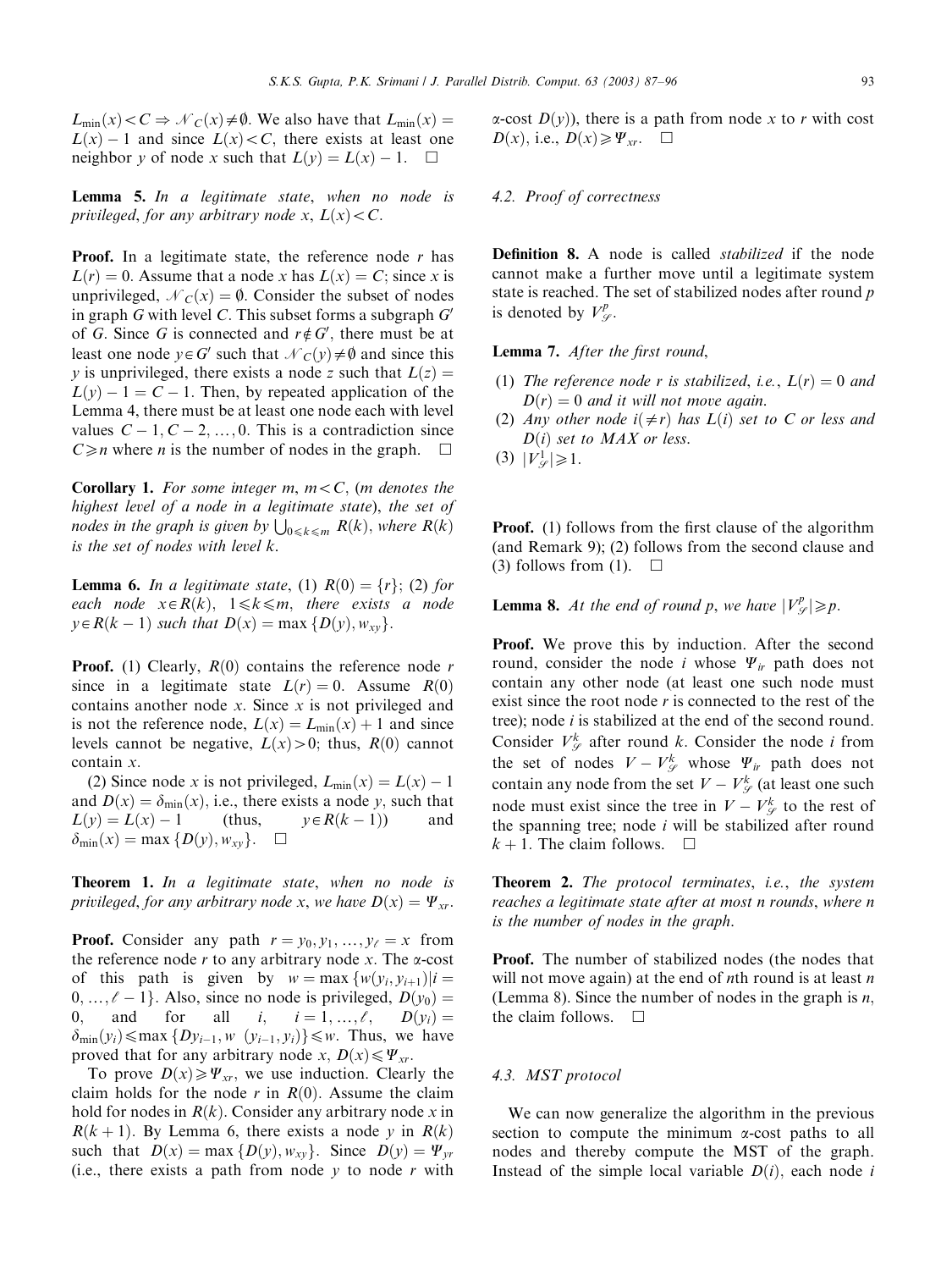now maintains a local array  $D_i[1..n]$  and instead of the simple local variable  $L(i)$ , each node i now maintains a local array  $L_i[1..n]$ . The value of  $D_i[j]$ , for all  $i, j \in V$ , at any system state gives the cost of the minimum  $\alpha$ -cost path from node  $i$  to  $j$  in that system state. Similarly, the value of  $L_i[j]$  is the value of the level of node i with respect to the implicit tree rooted at node  $j$ . The contents of the arrays  $D_i$  | and  $L_i$  | denote the local state of the node i and the union of all local states defines the global system state.  $\Psi_{ij}$  denotes the cost of the minimum  $\alpha$ -cost path from node  $i$  to node  $j$  for all  $i$  and  $j$ . Note that  $\Psi_{ii} = 0$  for all *i*. Each node behaves as a special (reference) node when it attempts to compute the  $\alpha$ -cost to itself; it unconditionally sets that value to 0. The data structure  $\Omega_i$  at each node *i* keeps track of the MST edges incident on node  $i$ .

We also need to root the MST at the given source node  $r$ , i.e., each node  $i$  will know its predecessor in the MST (using a variable  $P_i$ ). To do this, we need to have a variable Level<sub>i</sub> at each node  $i$  to indicate its level in the MST. Obviously for the source node  $r$ , we should have  $P_r = \Lambda$  and  $Level_r = 0$ . We now present the selfstabilizing algorithm to compute the MST. Every node in the system has the same uniform rule. The rule at node  $i$  is as follows:

$$
\begin{cases}\n\forall j = 1, ..., n \text{ do} \\
\text{if } ((j = i) \land (D_i(j) \neq 0) \lor (L_i(j) \neq 0)) \\
\text{then } L_i(j) = 0 \& D_i(j) = 0; \\
\text{else if } ((j \neq i) \land (\mathcal{N}_C(i) = \emptyset) \\
\land (D_i(j) \neq MAX \lor L_i(j) \neq C) \\
\text{then } D_i(j) = MAX \& L_i(j) = C \\
\text{else if } ((j \neq i) \land (L_i(j) \neq L_{\min}(j) + 1) \\
\lor (D_i(j) \neq \delta_{\min}(j))) \\
\text{then } L_i(j) = L_{\min}(j) + 1 \& D_i(j) = \delta_{\min}(j) \& \\
\Omega_i = \{k | k \in \mathcal{N}(i) \land w_{ik} = D_i(k) \};\n\end{cases}
$$

**Root at** 
$$
\begin{cases} \text{if } (i = r) \land (Level_i \neq 0 \lor P_i \neq A) \\ \text{then } Level_i = 0 \& P_i = A) \\ \text{else } Level_i = Level_y | (y \in \Omega_i \\ \land Level_y \le Level_k, \quad k \in \Omega_i) \& P_i = y \end{cases}
$$

Lemma 9. Construction of the MST is completed by at most n rounds.

Proof. The proof directly follows from Theorem 2 and the fact that in the MST protocol each node  $i$ concurrently attempts to construct the  $\Psi_{ij}$  path for all  $k, 1 \le k \le n$ ; construction of each such path takes at most  $n$  rounds and the MST is constructed when all such paths are stabilized.  $\square$ 

Lemma 10. The process of rooting the MST at the source node r takes at most n rounds, after the MST has stabilized.

Proof. The root is established in the first round and in each successive round the nodes at the successive levels of the MST will have their predecessor pointer and the Level value stabilized. The rooting of the MST at any node r will take at most  $h$  rounds (after the MST has been stabilized), where  $h$  is the height of the MST and in the worst case  $h = n$ .  $\Box$ 

Theorem 3. The MST protocol stabilizes in at most  $2n$ rounds.

Proof. The proof follows directly from Lemmas 9 and  $10. \square$ 

#### 5. Multi-cast protocols

Our protocol for fault tolerant maintenance of the multi-cast tree for a given source node (we call it root node  $r$ ) and its multi-cast group consists of 2 logical steps: (1) construction of the shortest path spanning tree (or the minimal spanning tree) of the mobile network graph in presence of the topology change due to node mobility (establishing unique parent pointer for each node in the SPST or MST); (2) pruning from the SPST the nodes that are not needed to send the message to the multi-cast group members. The protocols described in the previous sections maintain the SPST or the MST in a fault tolerant way (that accommodates the topology change due to node mobility) as well as maintain the knowledge of the tree in a distributed way; each node knows its unique parent pointer). In this section we describe the protocol to prune the SPST/MST and build the multi-cast tree.

The multi-cast source node  $r$  needs to send the message to the members of the arbitrary multi-cast group. Each node in the network knows whether it is a member of the multi-cast group  $(IS_M$ *ember<sub>i</sub>* is true). Note that even if a node is not a member of the multicast group, it will need to transmit the message to its successors iff any of its successors belong to the multicast group. In the rooted SPST/MST, each node  $i$  can determine if it is a leaf node in the SPST (it has no neighbor node *j* such that  $P_i = i$ ; in this case, node *i* will set  $Flag_i$  variable to 1 if IS\_Member<sub>i</sub> is true and to 0 otherwise. Any other node  $i$  ( $i$  is not a leaf node in the SPST/MST) will look at all its successors inthe SPST/ MST and will set its  $Flag_i$  to 1 iff at least one of its successors either has a Flag of 1 or is a member of the multi-cast group or node  $i$  is a member of the multi-cast group. After this process stabilizes, each node  $i$ , when it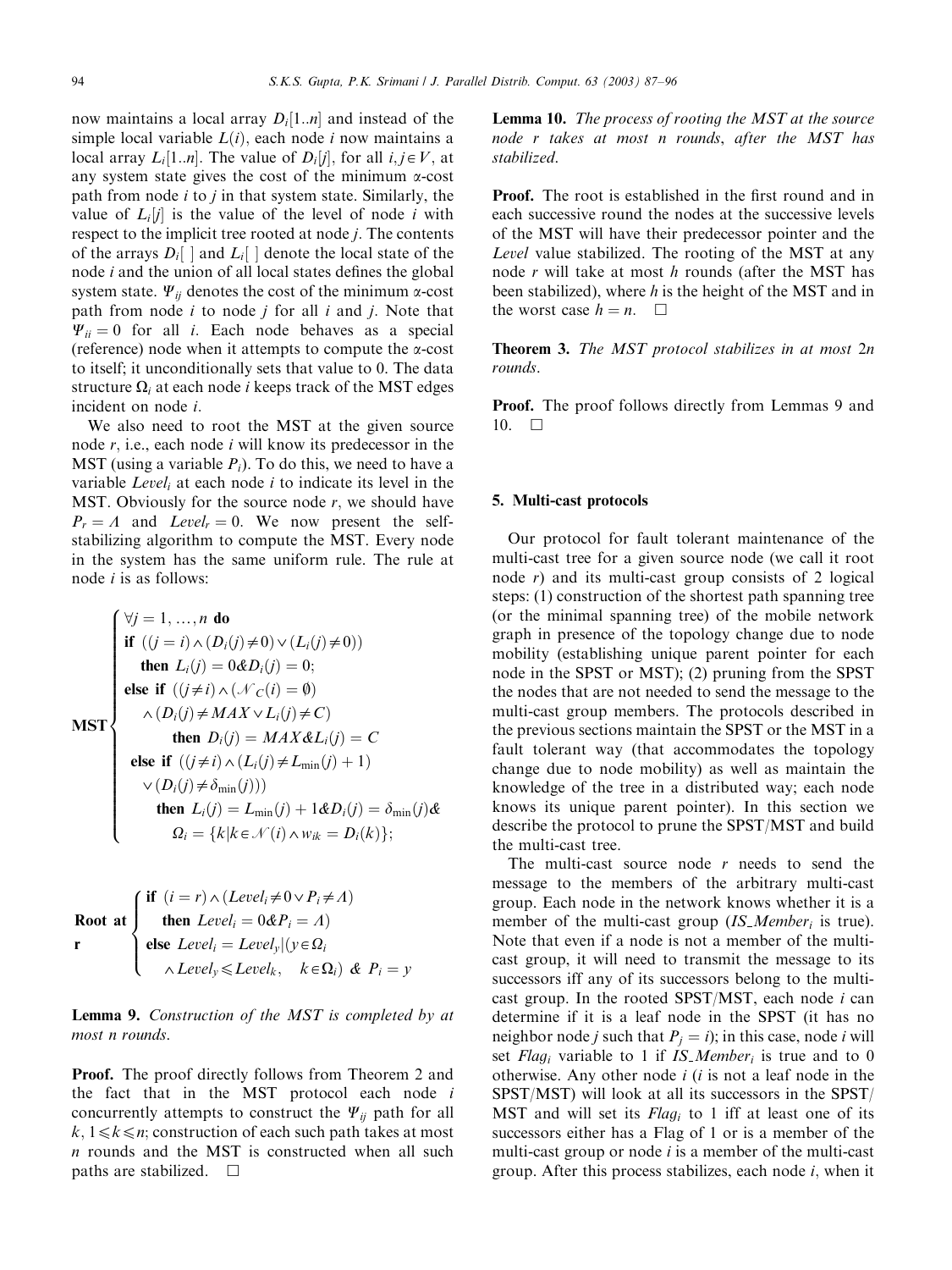receives the multi-cast message from its parent in the tree, knows that it needs to forward the message to its successors if  $Flag_i$  is 1. Note that the nodes with  $Flag_i$ value 1 constitute the multi-cast tree (although not all the nodes in the multi-cast tree are necessarily members of the multi-cast group). Now we canstate the complete protocol to maintain the multi-cast tree:

# **SPST**

or f

**MST** 

# Multi-cast Tree

if  $Flag_i \neq \vee_{k \in Adj(i)}((P_k = i) \wedge (IS\_Member_k \vee Flag_k))$ **then**  $Flag_i = \vee_{k \in Adj(i)} ((P_k = i) \wedge$  $(IS\mathit{Member}_k \vee Flag_k))$  $\overline{6}$  $\overline{\phantom{a}}$ >:

In the previous sections we have shown the correctness of the protocols for maintaining the SPST or MST and provided its complexity analysis. In this section, we show the correctness of the protocol to generate the multi-cast tree assuming that the SPST or MST has been stabilized and analyze its complexity.

Lemma 11. Starting from any illegitimate state the protocol correctly sets the Flag for each node which is a member of the multi-cast group, in at most  $n-1$  rounds after the SPST or MST protocol has stabilized.

Proof. Consider the first round after the SPST or MST protocol has stabilized. Any leaf node  $i$  of the shortest path spanning tree, who is a member of the multi-cast group (IS\_Member flag is 1) will set its flag variable  $Flag_i$ to 1; once they are set, they will never be reset. In the next round, any node *j* one hop away from any leaf node, will look at its successors (in the SPST or MST) and will set its  $Flag_i$  appropriately and will never be changed in any subsequent round. Since a node can be at most  $n-1$  hops away from any leaf node in a spanning tree of a graph of  $n$  nodes, the claim easily follows.  $\square$ 

Theorem 4. Starting from any illegitimate state, the entire protocol stabilizes to a valid multi-cast tree in at  $most \mathscr{D} * \lceil \frac{m_2}{m_1} \rceil + n \text{ rounds.}$ 

Proof. The proof readily follows from Lemmas 3 and  $11. \square$ 

### 6. Preliminary simulation results

We conducted preliminary simulation experiments to investigate the convergence time of the MST and the SPST protocol. Network Simulator (NS-ver 2.1b8a) was used to simulate the protocols. Initially the nodes are placed in arbitrary points inside a grid. Each node is assigned a random velocity with which it moves inside the grid. Whether a node is a multicast node or not was also set randomly. The movement pattern of node follows the NS node movement pattern without random motion viz. a node tries to reach the destination through a shortest path with the given velocity. The beacon messages are sent periodically. The simulation was run for 5, 10, 20, 30 and 50 nodes for both protocols. The grid size used was  $800 \times 800$  for 5, 10, 20, 30 nodes and  $1000 \times 1000$  for 50 nodes, beacon interval was chosen to be 6 s for all nodes. Experiments were repeated large number of times for each class of nodes. The results are shown in Fig. 1.

| Number<br>Of<br>nodes | Protocol    | Number of rounds<br>to stabilize without<br>any node movement | Number of rounds<br>to stabilize with node movement |     |
|-----------------------|-------------|---------------------------------------------------------------|-----------------------------------------------------|-----|
|                       |             |                                                               | Min                                                 | Max |
| 5                     | <b>SPST</b> | 3                                                             |                                                     | 2   |
| 5                     | <b>MST</b>  | 3                                                             | $\mathfrak{D}$                                      | 3   |
| 10                    | <b>SPST</b> | 3                                                             |                                                     |     |
| 10                    | <b>MST</b>  | 3                                                             | $\mathfrak{D}$                                      | 6   |
| 20                    | <b>SPST</b> | 3                                                             |                                                     | 8   |
| 20                    | <b>MST</b>  | 3                                                             | 2                                                   |     |
| 30                    | <b>SPST</b> |                                                               | 2                                                   | 11  |
| 30                    | <b>MST</b>  |                                                               | 3                                                   | 15  |
| 50                    | <b>SPST</b> |                                                               | 3                                                   | 22  |
| 50                    | <b>MST</b>  | 6                                                             | $\mathcal{R}$                                       | 19  |

Fig. 1. Preliminary simulation results.